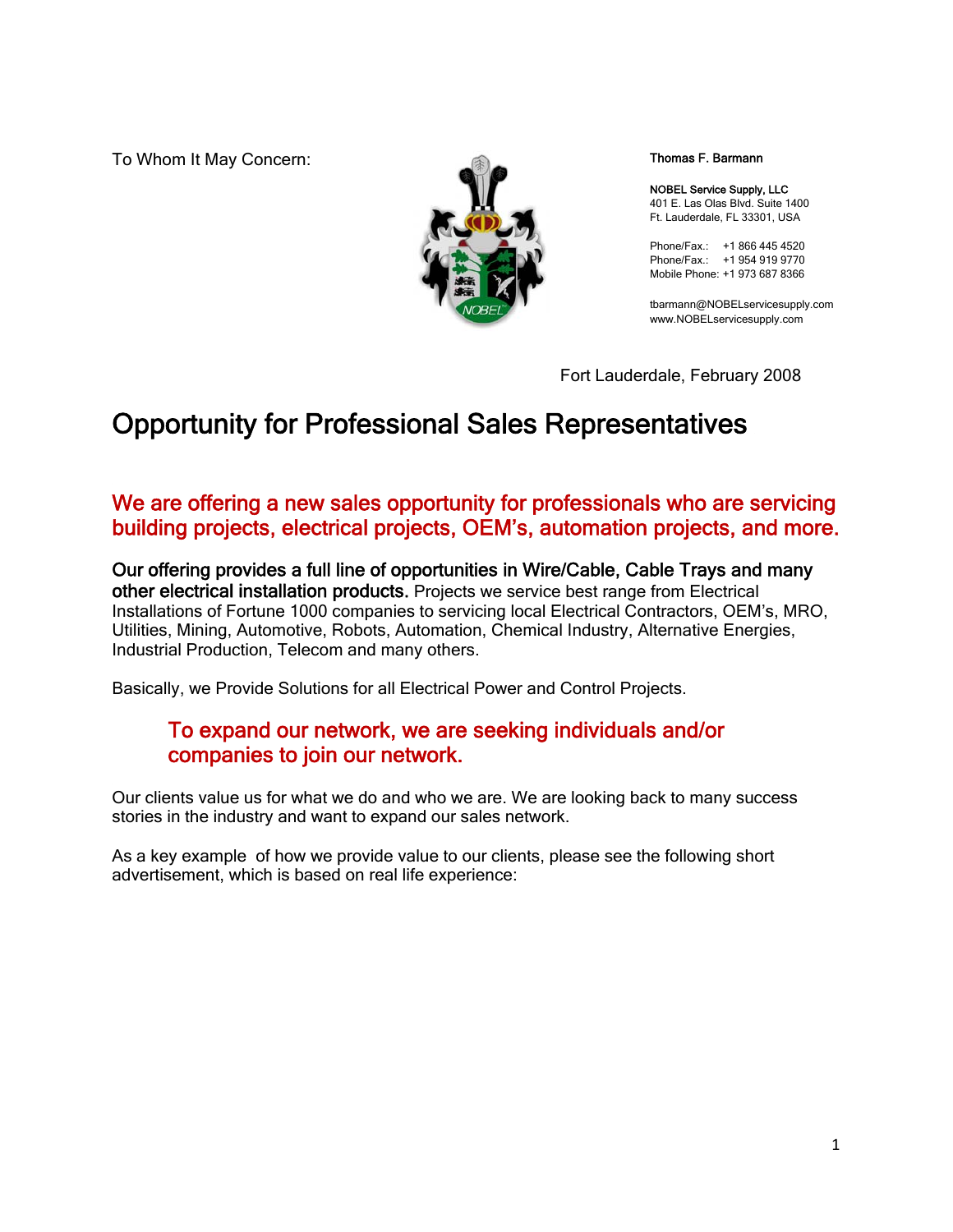

If you feel this is something you could sell and produce value for yourself, your clients and your future, please continue reading.

NOBEL Service Supply invented and lives the term: Reverse Representation™. With focus on the end customers we offer open minded application and supply chain solutions, contributing to our customer's success by providing solutions with value in the areas of application needs, product fulfillment cycles, installation time and implementation cost. Hence:

"We service electrical installations as a whole"

"We are not limited to a line card"

"We service and supply for the entire electrical installation requirements"

### We offer you to be in business for yourself – Not By Yourself!

- NOBEL Service Supply will give you access to all cable configurations and opportunities.
- We support in all sales efforts and offer a new 340 page branded online catalog, continues education and training and project support.
- We make you competitive in the wire and cable offering due to low overhead cost and by integrating our new sales reps into a successful working team.
- In case you already represent a cable line, stay loyal to your commitments, we support you to make a full range offer with cable configurations you so far had no access to.
- Hence, whenever you spot a wire and cable opportunity, do not let it go by, we design and provide a competitive offer with you.
- We are seeking sales representatives who want to participate and share profits attained 50/50 with us.
- Midterm, we are also willing to build a business and local presents with successful sales individuals so desired.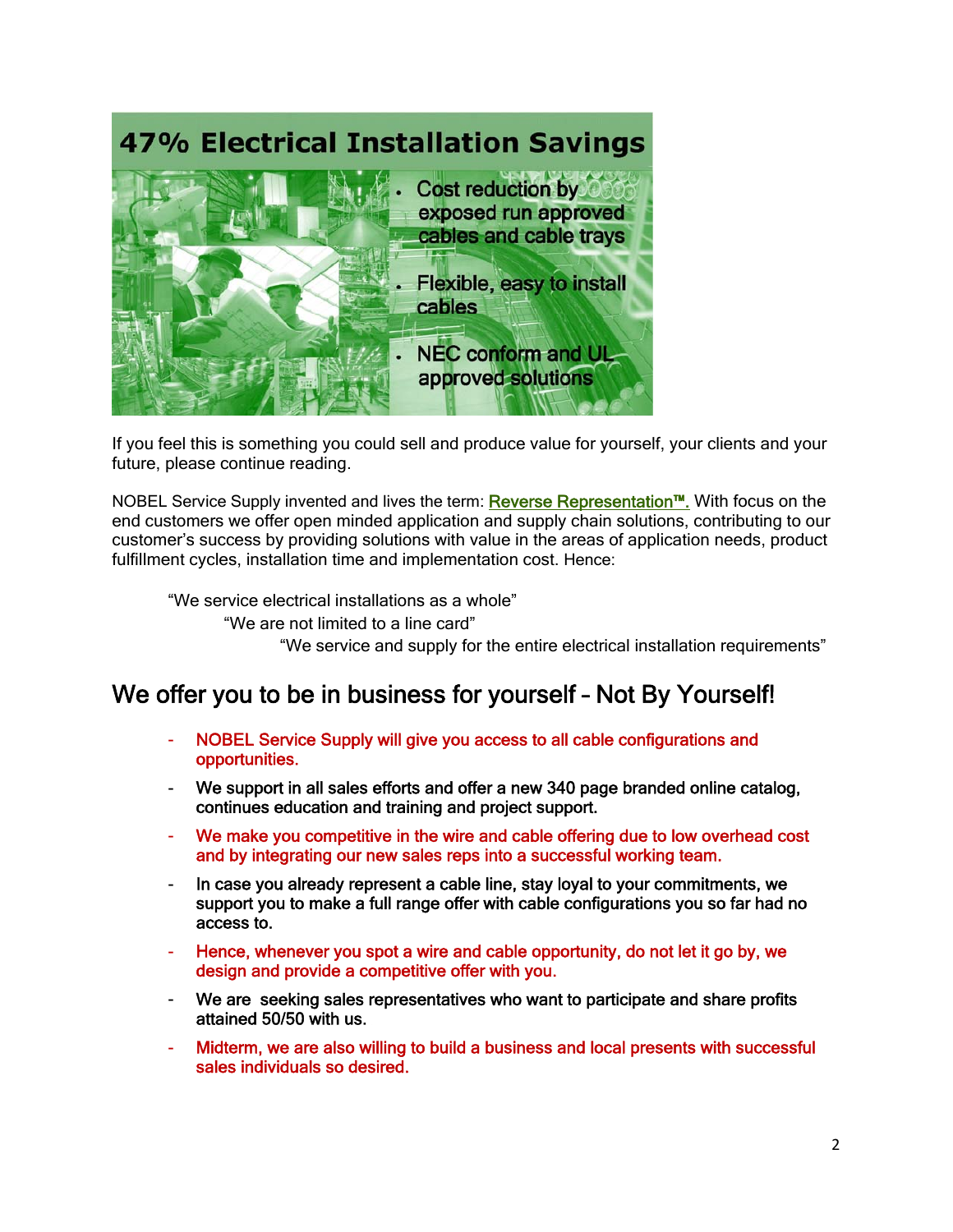Our core focus are clients at various levels of the electrical installation chain, like:

- Contractors (installation projects for plant expansion and installation of warehouses. Thos project reach from food/beverage via cement plants to automotive and alternative energy).
- OEM's and first tier suppliers of machinery and assembly lines
- MRO (plant maintenance and rewiring)
- Others like: automated warehouses, power plants, mining industries and many more

## We can prove our arguments with documented success:



Traditional methods for electrical installations use wire and conduit.

Our focus are installations with cables that withstand the mechanical impact and environmental resistance of a metal conduit without requiring

The combination of exposed run approved cables and cable trays offers the opportunity for low cost and fast installations, to reduce the overall electrical installation costs by up to 47% without giving up any of the application requirements on the electrical installation.

In addition, our recommended systems are fast and easy on maintenance, retrofitting and expan-



#### **NOBEL Service Supply LLC**

401 E. Las Olas Blvd. Suite 1400 Fort Lauderdale, FL 33301

Phone/Fax: +1 866 455 4520 Phone/Fax: +1 954 919 9770

In case you already represent parts of a cable/cable tray/connector or other potentially conflicting lines, we sure do not want to create a conflict and help you to stay loyal in your commitments by finding ways to bundle assortment offerings, valuing your lines represented.

What are we looking for? We have been successful in landing big business opportunity and now want to expand our business platform by:

seeking individuals or companies who strive to convince customers at electrical installation projects.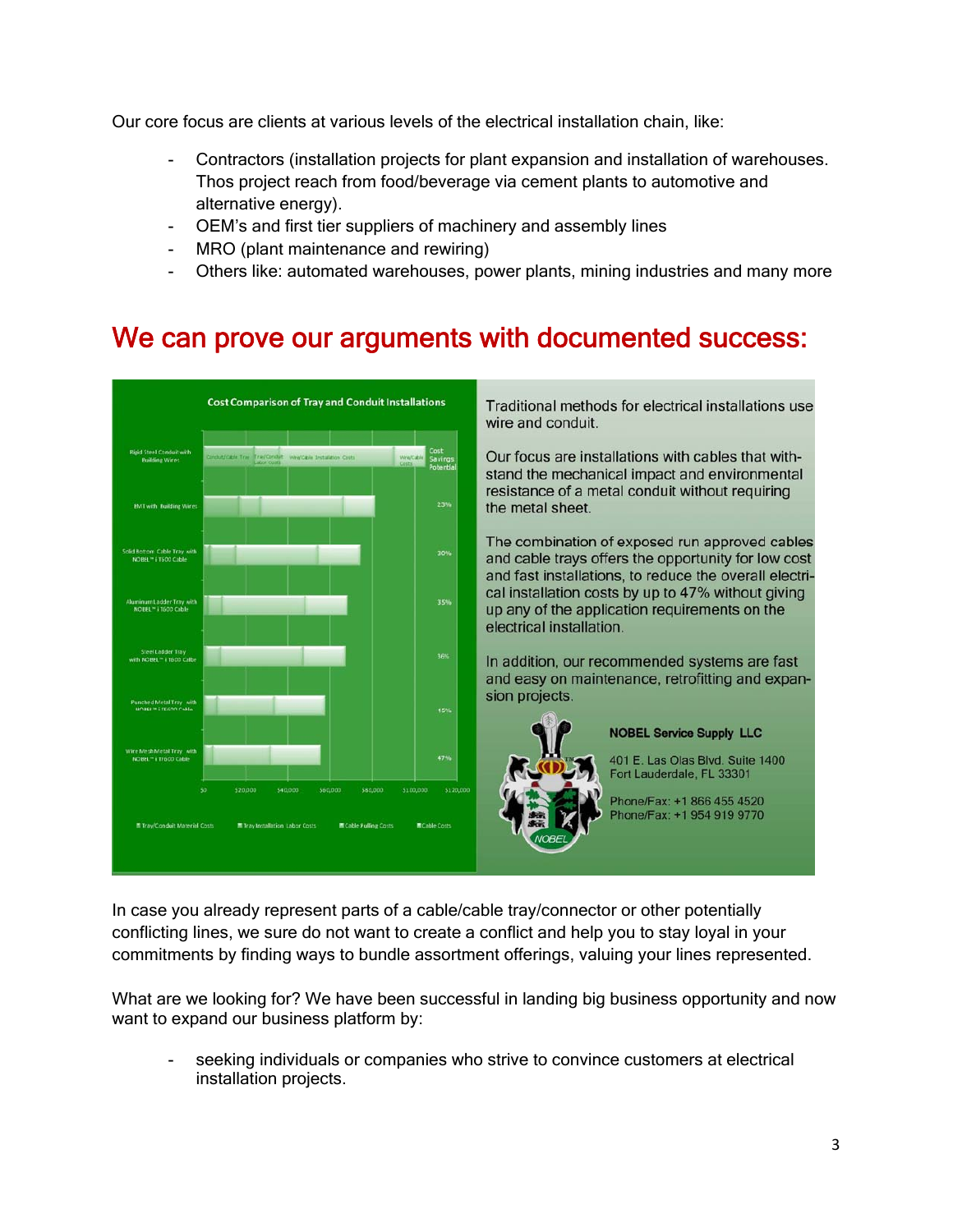- focused work, selling experience, highly adoptive and trainable, good reporting skills to be able to support servicing local needs. Loyalty in building seeking a long term business relationship.

Our new catalog which offers the entire range of cables, cable trays and installation products needed is available online and updated constantly. Please check: http://www.nobelcatalog.com.

# Our Support and Offering



- we provide a marketable brand and catalog for Electrical Installation Solutions, including selection tables and a full education program of Dr. Nobel.
- weekly education programs to train in wire/cable/cable-trays
- project support (remote and on site)
- financing and organizing of supply and bundling of orders
- offering for the entire electrical installation demand of a customer out of one hand
- modern web meetings and support
- business backup with call lines 8-8 EST
- lead generation programs
- building with you and affiliate of NOBEL Service Supply, LLC

We are driving innovations and bring world leading economical and ecological solutions to our

customers. Whatever installation solution a client prefers, we can bring the right solution without any line card limitations.

What we expect from our sales team, is to get business closure. Hence we are looking for:

- Fighting spirit and get it done attitude
- Selling experience and willingness to adopt to new sales models
- Teachable individuals who want to learn new convincing arguments
- Good field reports, putting us in the position to tailor to the needs of our clients
- Loyalty and interest in a long term relationship